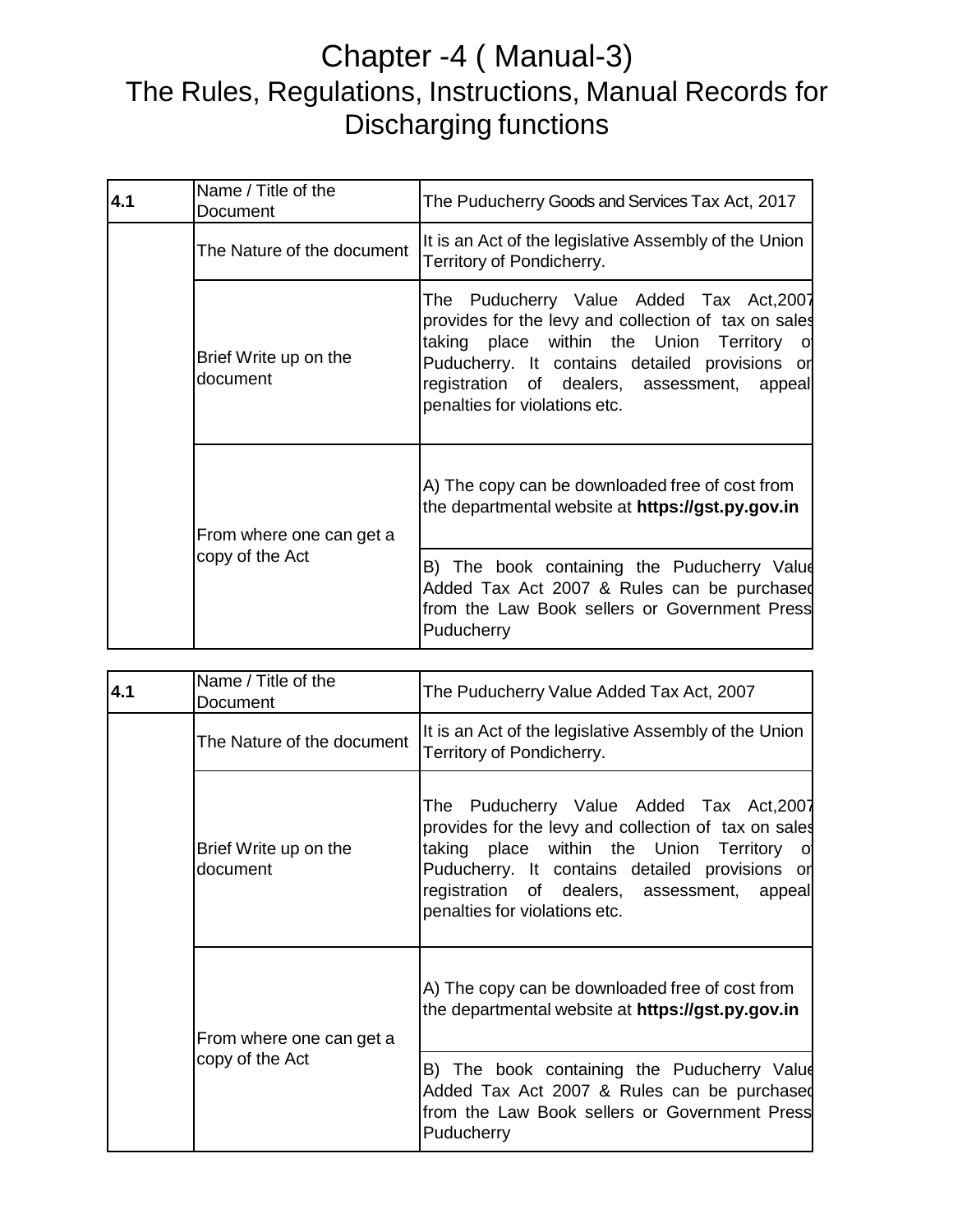| 4.2 | Name / Title of the<br>Document               | The Puducherry Value Added Tax Rules, 2007                                                                                                                                                                         |
|-----|-----------------------------------------------|--------------------------------------------------------------------------------------------------------------------------------------------------------------------------------------------------------------------|
|     | The Nature of the document                    | These are the rules framed under the Puducherry<br>Value Added Tax Act, 2007.                                                                                                                                      |
|     | Brief Write up on the<br>ducument             | The Puducherry Value Added Tax Rules provide<br>for detailed and elaborate rules relating to<br>registration of dealers, assessment, appeal, etd<br>which are not generally and explicitly provided in<br>the Act. |
|     | From where one can get a<br>copy of the rules | A) The copy can be downloaded free of cost from<br>the departmental website at <b>https://gst.py.gov.in</b>                                                                                                        |
|     |                                               | B) The book containing the Puducherry Value<br>Added Tax Act & Rules, 2007 can be purchased<br>from the Law Book sellers or Government Press<br>Puducherry.                                                        |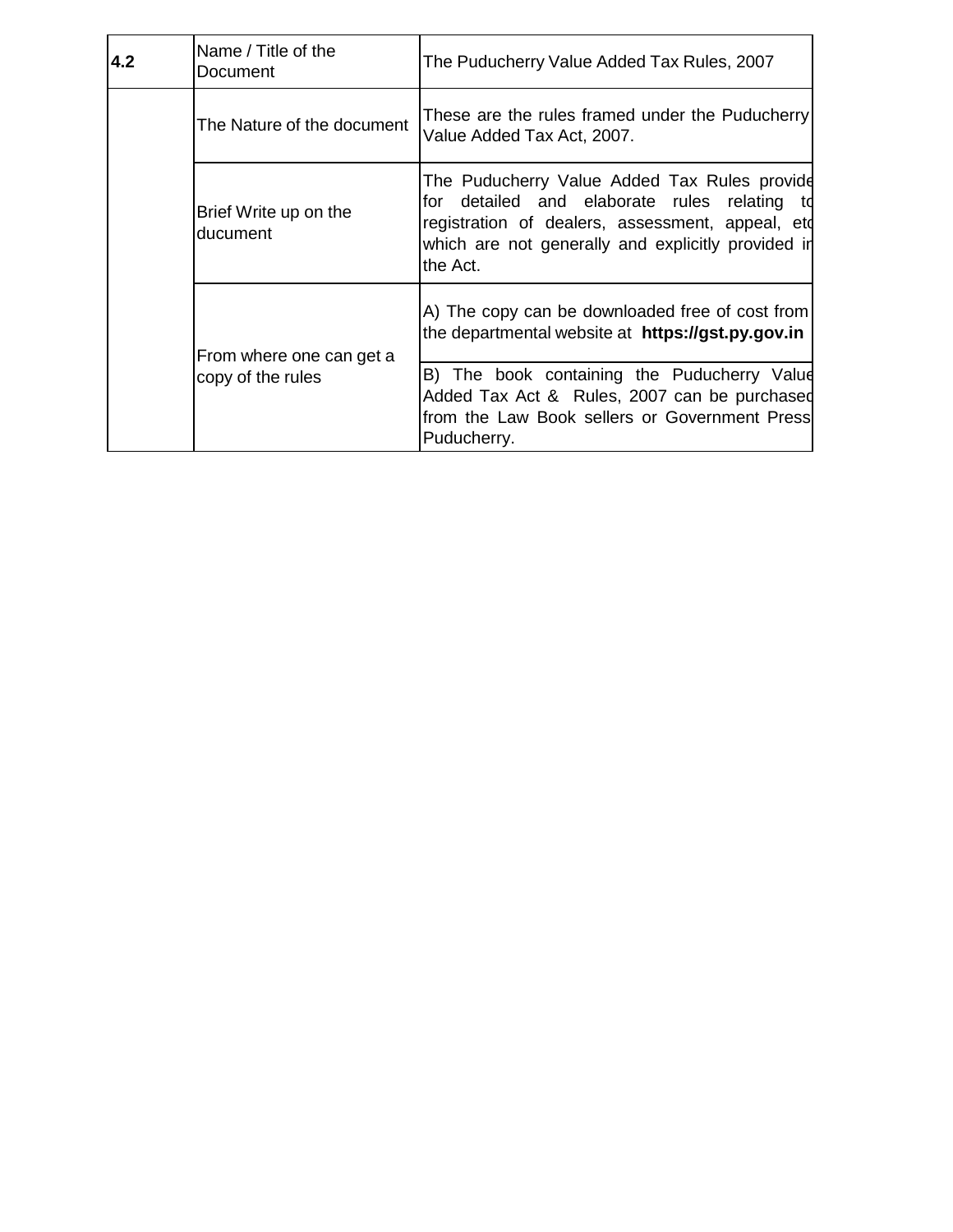## Chapter 4 ( contd)

| 4.3 | Name / Title of the<br>Document             | The Central Sales Tax Act, 1956                                                                                                                                                                                                                                                                    |
|-----|---------------------------------------------|----------------------------------------------------------------------------------------------------------------------------------------------------------------------------------------------------------------------------------------------------------------------------------------------------|
|     | The Nature of the document                  | It is an Act of the Parliament of the Union of India.                                                                                                                                                                                                                                              |
|     | Brief Write up on the<br>ducument           | The Central Sales Tax Act, 1956 provides for the<br>levy and collection of tax on sales taking place in<br>the course of inter state trade or commerce. If<br>contains detailed provisions for determining when<br>a sale or purchase takes place in the course of<br>interstate movement of goods |
|     | From where one can get a<br>copy of the Act | A) The copy can be downloaded free of cost from<br>the departmental website at https://gst.py.gov.in                                                                                                                                                                                               |
|     |                                             | B) The book containing the Central Sales Tax<br>Act, 1956 can be purchased from the Law Book<br><b>Sellers</b>                                                                                                                                                                                     |

|  | 4.4 Name / Title of the<br>Document           | The Central Sales Tax (Registration & Turnover)<br>Rules.                                                                                 |
|--|-----------------------------------------------|-------------------------------------------------------------------------------------------------------------------------------------------|
|  | The Nature of the document                    | These are the rules framed under the The Central<br>Sales Tax Act, 1956 by The Government Of India                                        |
|  | Brief Write up on the<br>document             | The Central Sales Tax Rules provide detailed and<br>elaborate rules relating to registration and<br>determination of turnover of dealers. |
|  | From where one can get a<br>copy of the rules | A) The copy can be downloaded free of cost from<br>the departmental website at https://gst.py.gov.in                                      |
|  |                                               | B) The book containing the Central sales Tax<br>(Registration & Turnover) Rules can be purchased<br>from the Law Book sellers             |